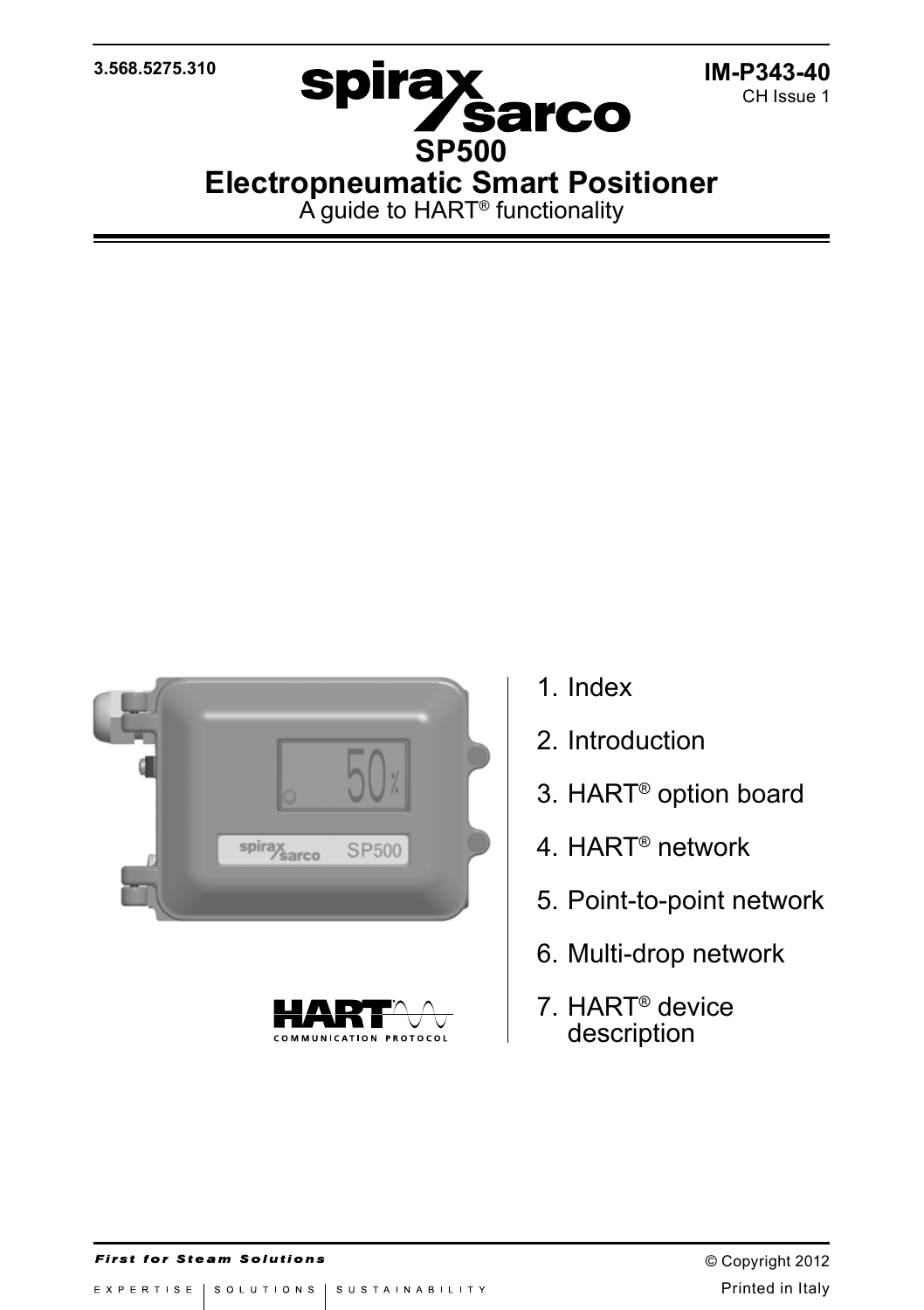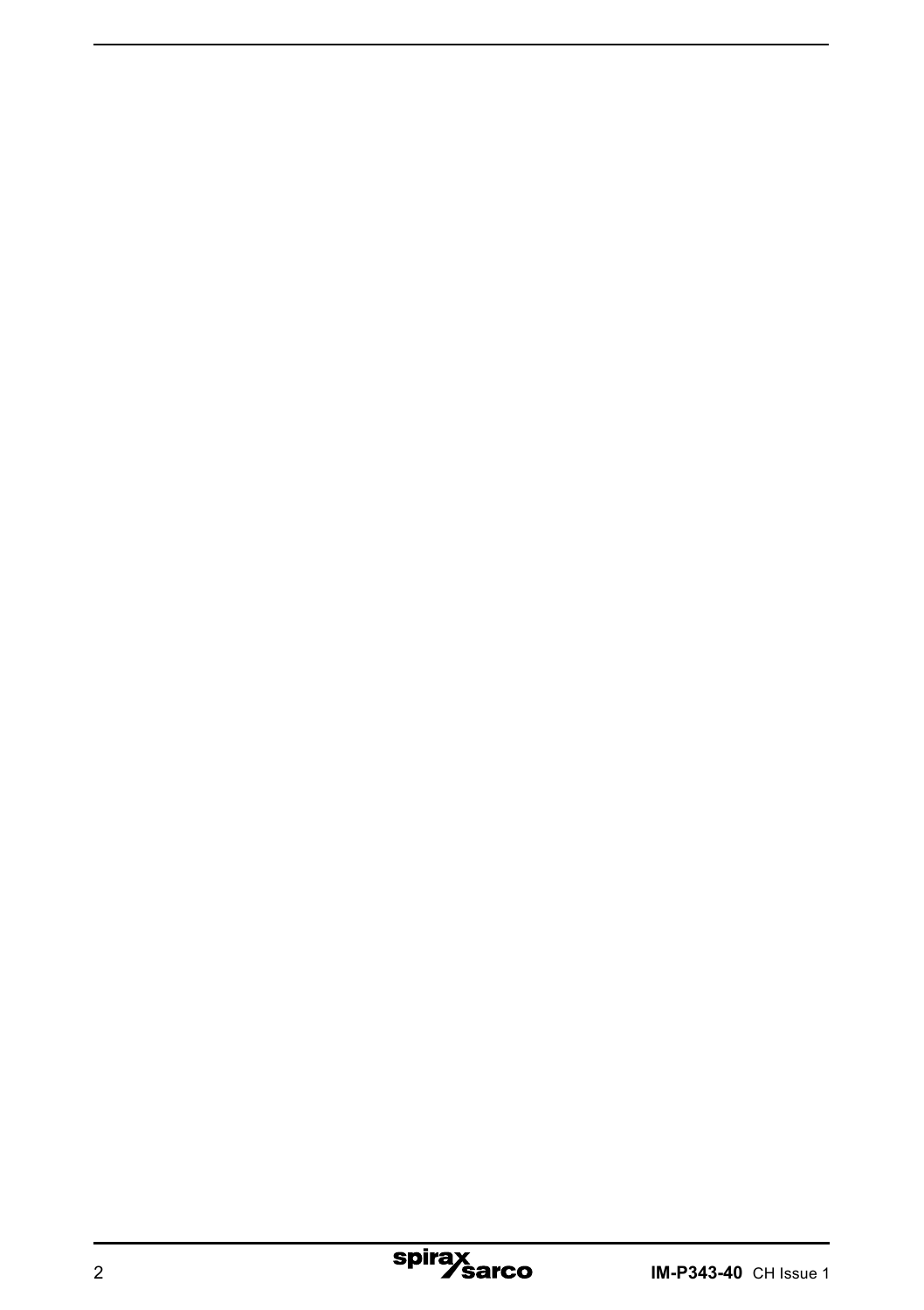# **1. Index** – **1.** Index – **1.** Index – **1.** Index – **1.** Index – **1.** Index – **1.** Index – **1.** Index – **1.** Index – **1.** Index – **1.** Index – **1.** Index – **1.** Index – **1.** Index – **1.** Index – **1.** Index – **1.** Index –

|    | <b>Section</b>                             | <b>Sub-section</b>     |  |
|----|--------------------------------------------|------------------------|--|
| 2. | <b>Introduction</b>                        |                        |  |
|    | 3. HART <sup>®</sup> option board          |                        |  |
|    | 4. HART <sup>®</sup> network               |                        |  |
| 5. | <b>Point-to-point network</b>              |                        |  |
| 6. | <b>Multi-drop network</b>                  |                        |  |
|    | 7. HART <sup>®</sup> device<br>description | 7.1 Menus structure    |  |
|    |                                            | 7.2 Menu 'SP500'       |  |
|    |                                            | 7.3 Menu 'Device Info' |  |
|    |                                            | 7.4 Menu 'Monitor'     |  |
|    |                                            | 7.5 Menu 'ManOp'       |  |
|    |                                            | 7.6 Menu 'Set'         |  |
|    |                                            | 7.7 Menu 'Tune'        |  |
|    |                                            | 7.8 Menu 'Diagnostics' |  |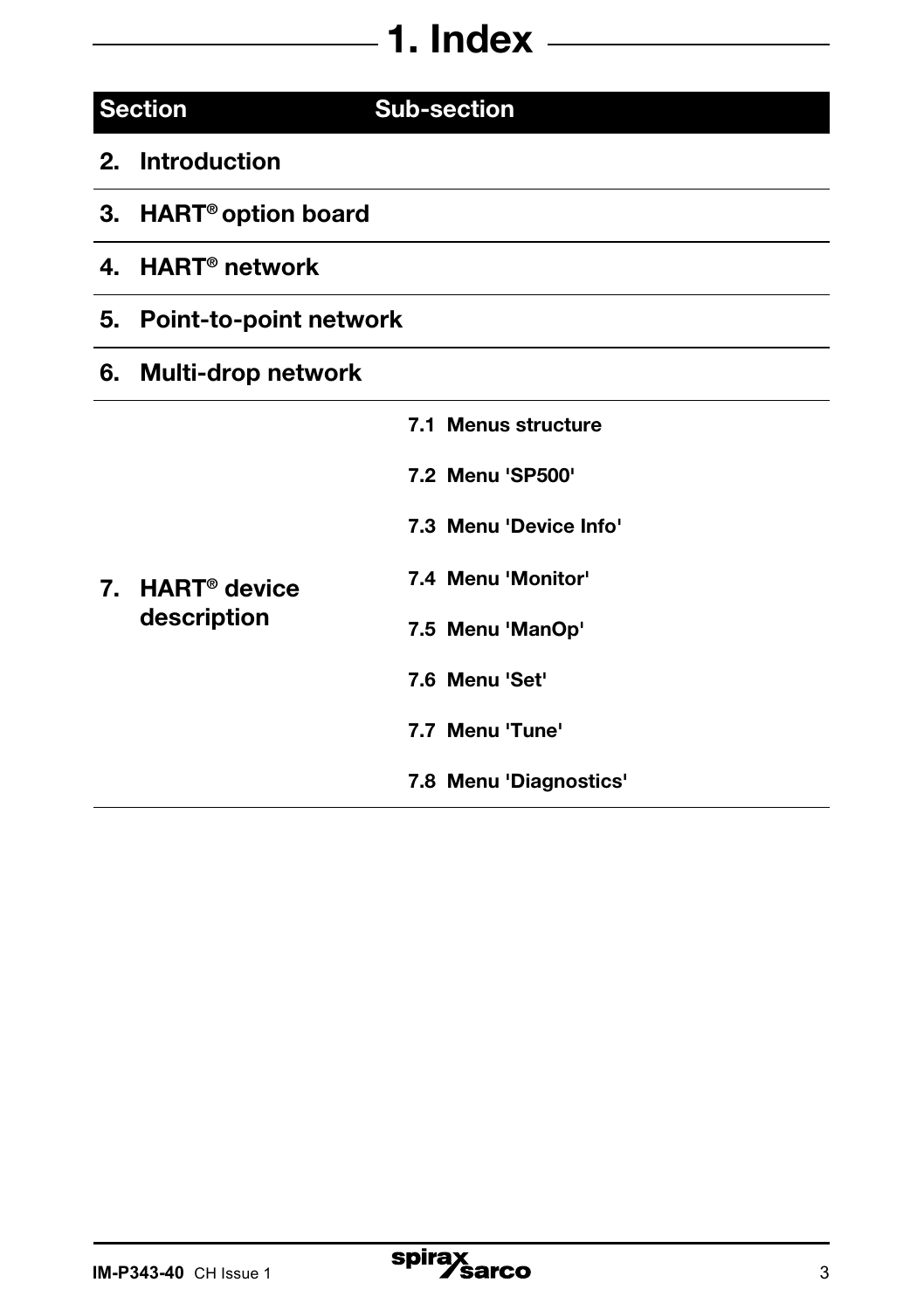# 2. Introduction

The SP500 smart valve positioner with HART® (Highway Addressable Remote Transducer) interface card connects seamlessly with a standard HART® communication network. It provides a wealth of control and feedback capabilities.

SP500 HART<sup>®</sup> positioners function as slaves to master controllers on the network. The HART<sup>®</sup> protocol allows commands, position feedback and diagnostics to be sent digitally over the current loop.

HART<sup>®</sup> is an open standard supported by the HART<sup>®</sup> Communication Foundation.

The ability to report extensive positioner feedback data as well as network system diagnostic information makes the SP500 electropneumatic smart valve positioner, the first choice for use with HART<sup>®</sup> communication systems.

# 3. HART® option board

The HART® option board is located inside the positioner housing and interfaces directly with the positioner electronics. Once fitted, the specific commands associated with moving the actuator together with feedback and diagnostics become available on the HART® network.

Feedback information includes signals that are not normally available with conventional wiring. For the correct mounting and wiring procedure reference the SP500 Installation and Maintenance Instructions IM-P343-35.

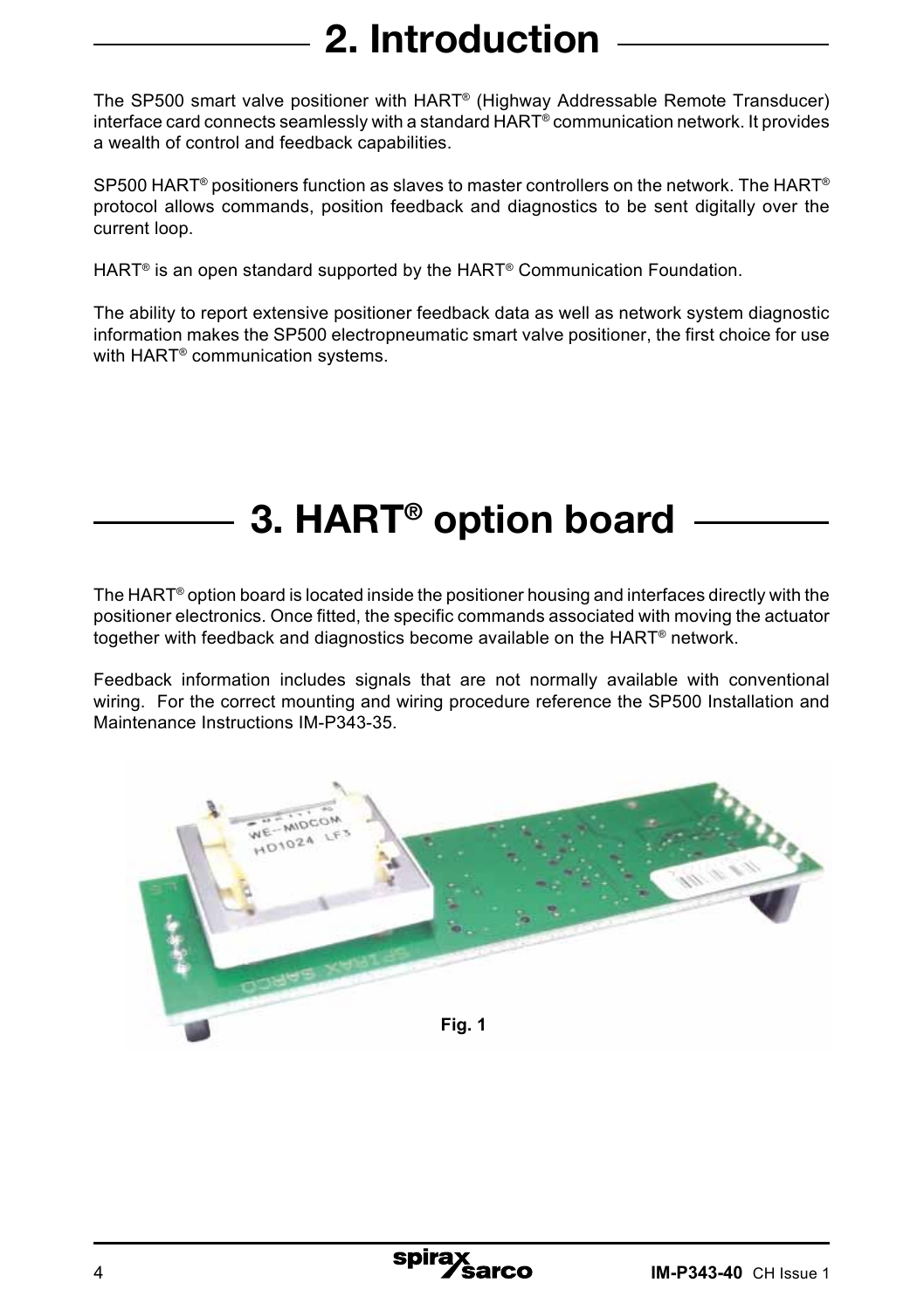# **4. HART® network**

The HART® network uses the existing wiring of the 4 - 20 mA command current loop. The HART<sup>®</sup> digital data is coupled onto the analog signal by the use of phase continuous, frequency shift keying (FSK) at a fixed baud rate of 1 200 bits per second.

The command input circuitry filters this super-imposed signal so that analogue positioning (in a point-to-point network) is unaffected.

The protocol utilizes technology based on the Bell 202 standard, enabling cable runs of up to 1.5 km while maintaining high noise immunity. The maximum highway length is dependent on cable type, therefore low capacitance, shielded, twisted pair cable is strongly recommended.

Each instrument is configured to have a unique address on the HART® network. A total of two masters may be used, allowing for example a DCS (primary) and handheld (secondary) communicator tool to be used simultaneously.



*FSK Principle (source: HART®)*

**Fig. 2**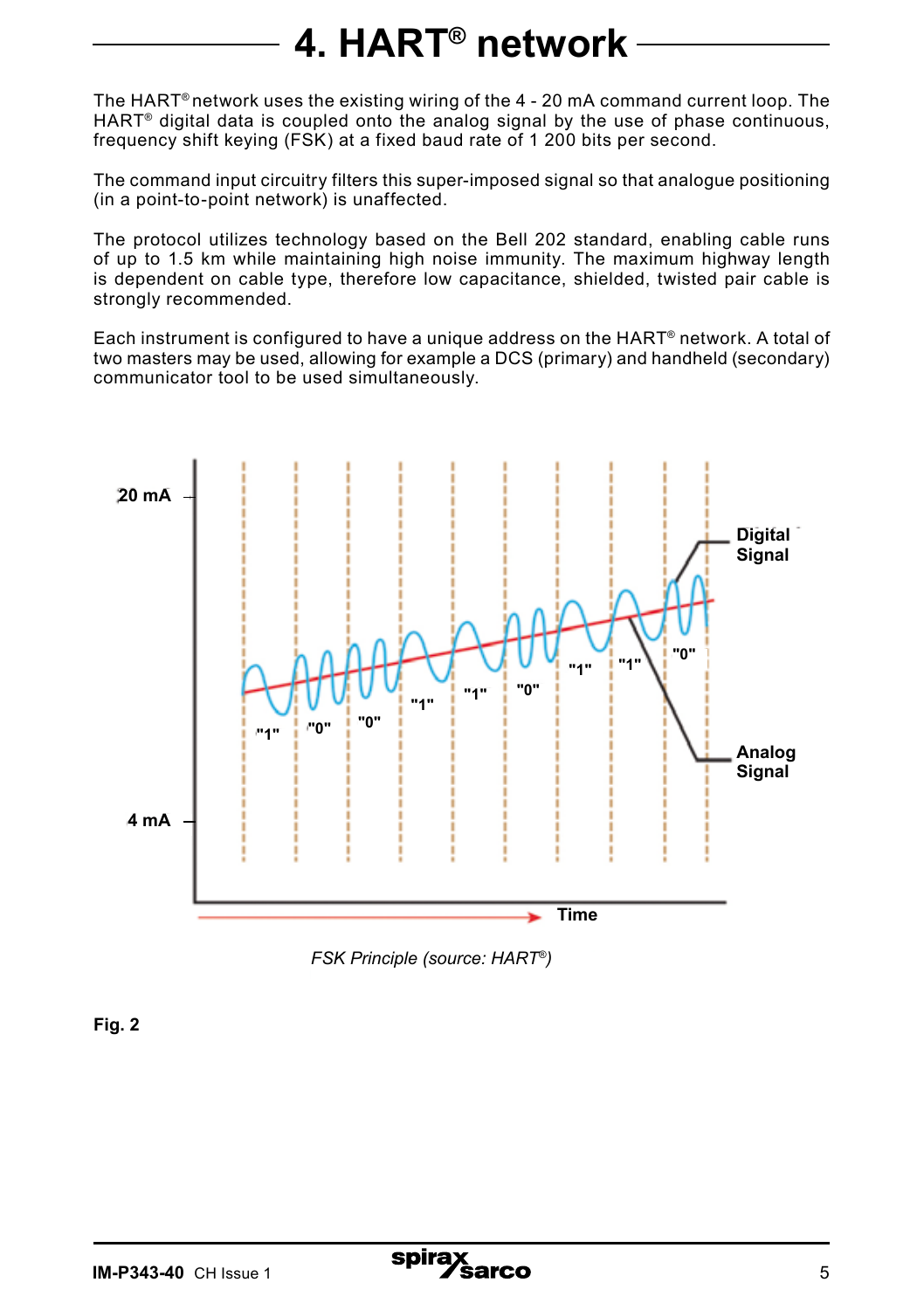# 5. Point-to-point network



# 6. Multi drop network

This topology provides the ability for a DCS to communicate with up to 64 HART® devices on a single network. In this configuration, the loop current is set at a fixed value, (typically 4 mA) and the devices are controlled via HART® commands.

The SP500 HART® smart valve positioner may be positioned by writing a desired setpoint to the device.



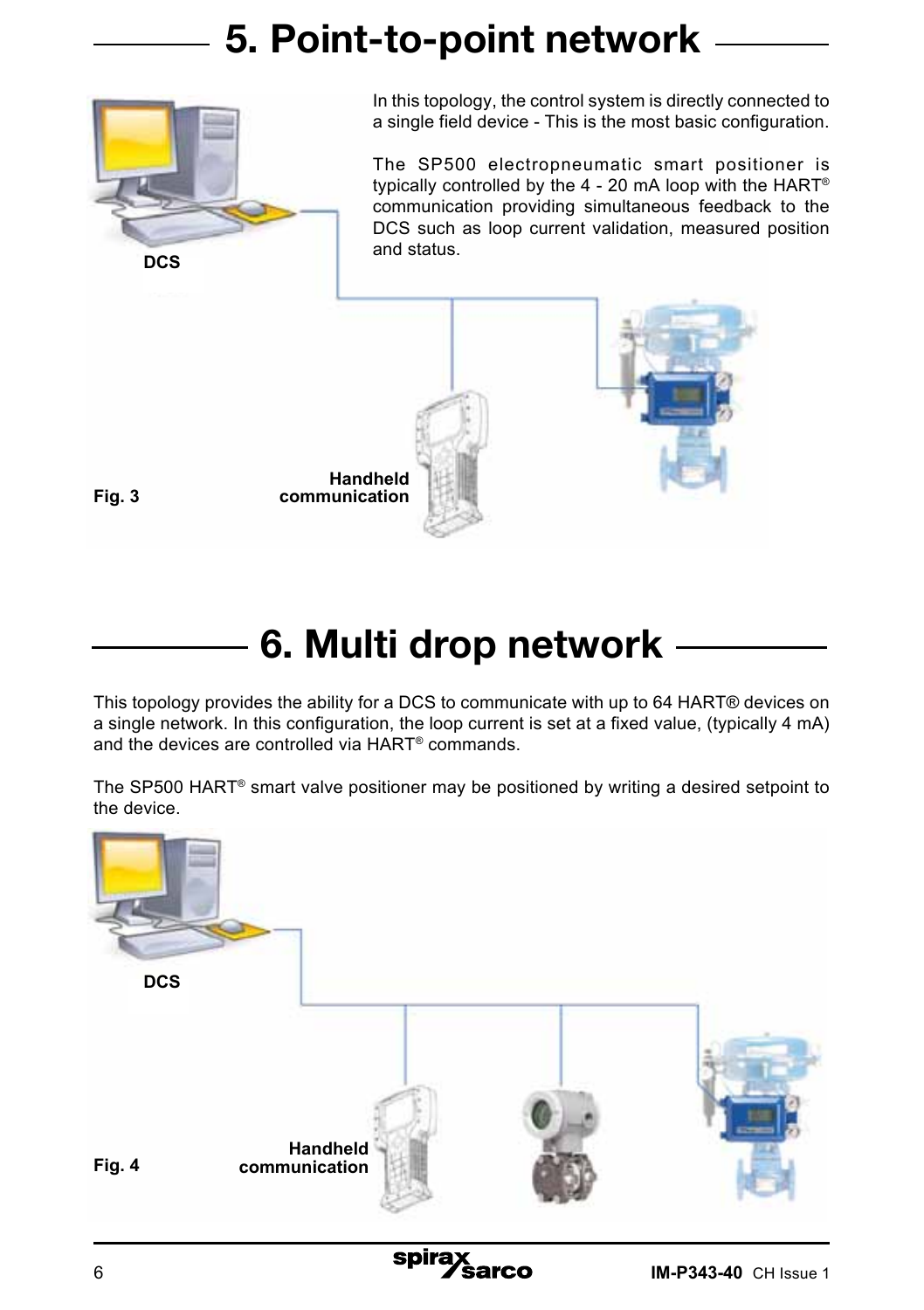## **7. HART® device description**

DD files have been created specifically for the SP500 HART<sup>®</sup> smart valve positioner. These files provide access to the complete command set through a user-friendly menu structure, allowing both remote calibration and control of the positioner.

The device description is stored on the host. Once the actuator is identified, the file is automatically loaded and communication with the actuator may commence.

Menu tree and functionalities have been designed to build a similar interface to the one available when access is made locally through the LCD and display.

#### **7.1 Menus structure**

Menus contain variables and methods. Methods correspond to positioner actions, like: reset the unit, start the autocalibration function, etc…

Variable can be divided in read only variable that are displayed but cannot be changed, and read & write variables. In general to write a variable it is necessary to change its value and then 'send' it to the instrument.

See the example here below:



By double clicking the 'Operation mode' another window will appear allowing you to change the current value.

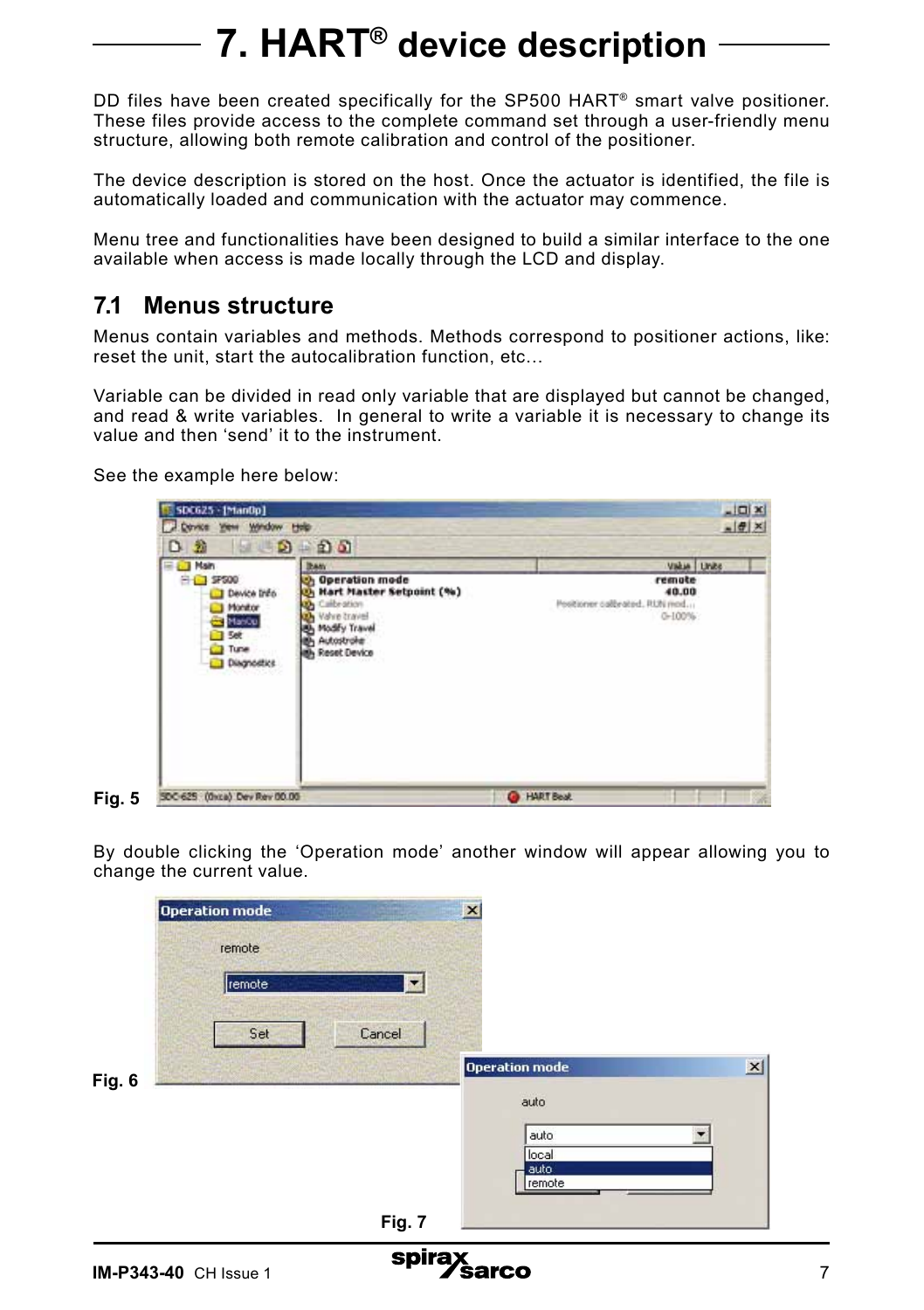Choose the desired option and confirm by pressing the 'Set' button. The new value, see below, will appear highlighted in yellow. In order to send the new value to the positioner, press the 'Send' button at the top of the window as shown in the screen shot below.

| <b>Send button</b>                                                                                                                                                                                                                                                          |                                                                           |
|-----------------------------------------------------------------------------------------------------------------------------------------------------------------------------------------------------------------------------------------------------------------------------|---------------------------------------------------------------------------|
| 5 SDC625 - [Manflp]                                                                                                                                                                                                                                                         | $-12x$                                                                    |
| Device<br>View Window Help<br>幻幻<br>D <sub>2</sub><br><b>MOND</b>                                                                                                                                                                                                           | $-10x$                                                                    |
| <b>E DI Main</b><br><b>Down</b><br>Send 3P500 Send<br><b>Operation mode</b><br>Hart Master Setpoint (%)<br>Device Info<br><b>Part</b><br>Calibration<br>Monitor<br>Valve travel<br>ManOp<br>Modify Travel<br>Set<br>Autostroke<br>Tune<br>Reset Device<br>ውነ<br>Diagnostics | Value Links<br>auto<br>40.00<br>Positioner calibrated. BLIV mod<br>0-100% |
| SDC-625 (0xca) Dev Rev 00.00                                                                                                                                                                                                                                                | <b>HART Beat</b><br>c                                                     |

**Fig. 8**

Remote configuration and control are possible thanks to the software configurator running on the host system. Appearance of the menus and access mode may vary depending on the system used, but functionalities and variables implemented by the DD files will remain the same. All HART® functionalities and variables are described in the following screen shots and their explanations.

The software configurator used in the screenshots is the SDC625, Smart Device Configurator from the HART® Communication Foundation, which has been used to develop the DD files.

Details about SP500 variables and functions are provided in the SP500 Installation and Maintenance Instructions IM-P343-35.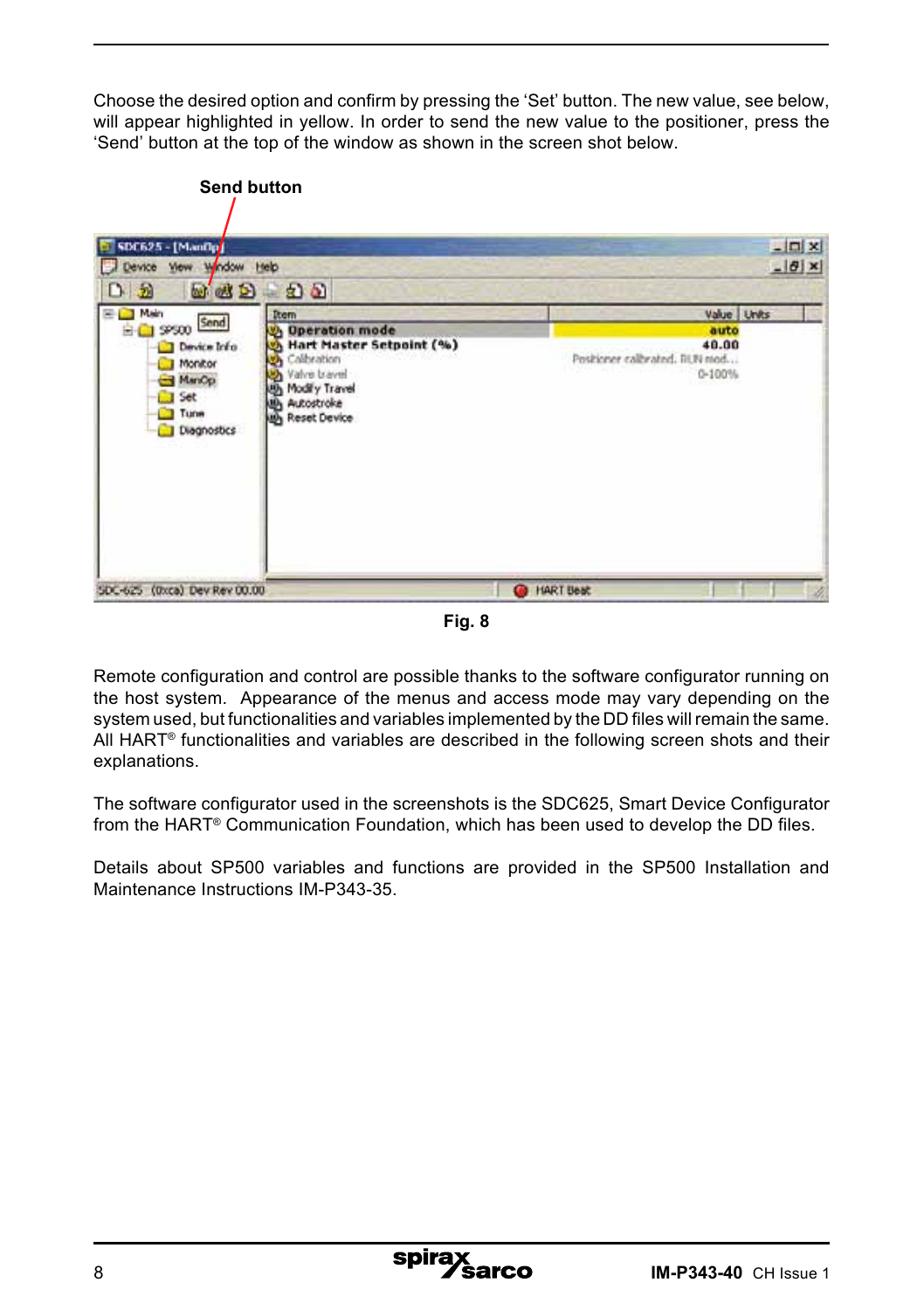### **7.2 Menu 'SP500'**

| <b>B</b> SDC625 - [SP500]                                                                        |                                                                                     |                      |             | $  x$          |
|--------------------------------------------------------------------------------------------------|-------------------------------------------------------------------------------------|----------------------|-------------|----------------|
| Device your Window Help                                                                          |                                                                                     |                      |             | $-18$ $\times$ |
| D2                                                                                               | $\blacksquare$                                                                      |                      |             |                |
| <b>BELLEY</b> Moln<br>B 63 2500<br>Device Info<br>Monitor<br>ManOp<br>Set<br>Tune<br>Diagnostics | <b>Dbem</b><br>Device Info<br>Monitor<br>ManOp<br>Set<br>Tune<br><b>Diagnostics</b> |                      | Value Links |                |
| SDC-625 (0xca) Dev Rev 00.00                                                                     |                                                                                     | HART Beat<br>$\circ$ |             | 18,            |

**Fig. 9**

The SP500 menu gives access to the following menus

| Menu        | <b>Description</b>                                   |
|-------------|------------------------------------------------------|
| Device Info | General data about the instrument                    |
| Monitor     | Real time visualization of the main variables values |
| ManOp       | Enables manual control                               |
| Set         | Setting of valve functions                           |
| Tune        | Setting of valve tune functions                      |
| Diagnostics | Diagnostic functions                                 |

**As a general rule, variables in bold can be overwritten, while the others are read-only variables.**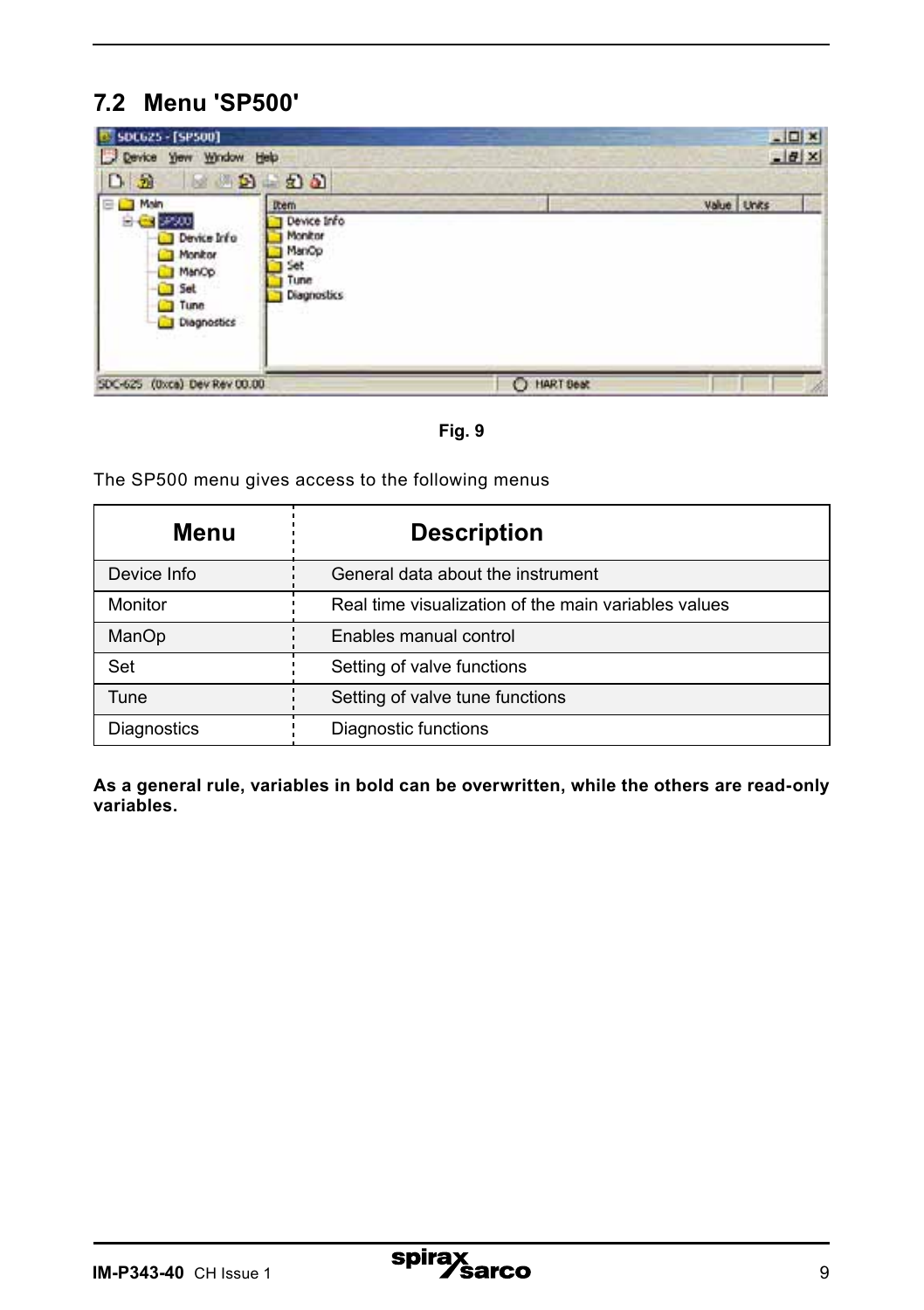## **7.3 Menu 'Device Info'**

General data from the instrument:

| <b>b</b> SDC625 - [Device Info]                                                           |                                                                                                                                                                                                                                                                | $   x$                                                                                                                                                                          |
|-------------------------------------------------------------------------------------------|----------------------------------------------------------------------------------------------------------------------------------------------------------------------------------------------------------------------------------------------------------------|---------------------------------------------------------------------------------------------------------------------------------------------------------------------------------|
| <b>Device</b><br><b>View Window</b>                                                       | Help                                                                                                                                                                                                                                                           | $-10x$                                                                                                                                                                          |
| $D = 20$                                                                                  |                                                                                                                                                                                                                                                                |                                                                                                                                                                                 |
| E <b>D</b> Main                                                                           | <b>Ibom</b>                                                                                                                                                                                                                                                    | Value Units                                                                                                                                                                     |
| <b>B-C3 SP500</b><br>Devise Info<br>Monitor<br>ManOp<br>Set<br>Tune<br><b>Diagnostics</b> | Manufacturer<br>Model<br>ω.<br>Serial Number<br><b>Bh</b> Soft Rev<br>Poll addr<br>Tag:<br>Descriptor:<br>Date (MM/DD/YY):<br>Message:<br>Universal Commands Revision<br>Device Revision<br>Travel Switch 1<br>Travel Switch 2<br>Retranomission<br>Walve type | Spirax<br>52500<br>16222201<br>o<br><b>SP500</b><br><b>HART TEST</b><br>02/10/2012<br><b>TEST NPI</b><br>TS1 not mounted<br>T52 not mounted<br><b>RTX not mounted</b><br>Linear |
| SDC-625 (0xca) Dev Rev 00.00                                                              |                                                                                                                                                                                                                                                                | HART Beat<br>Ø<br>B.                                                                                                                                                            |

**Fig. 10**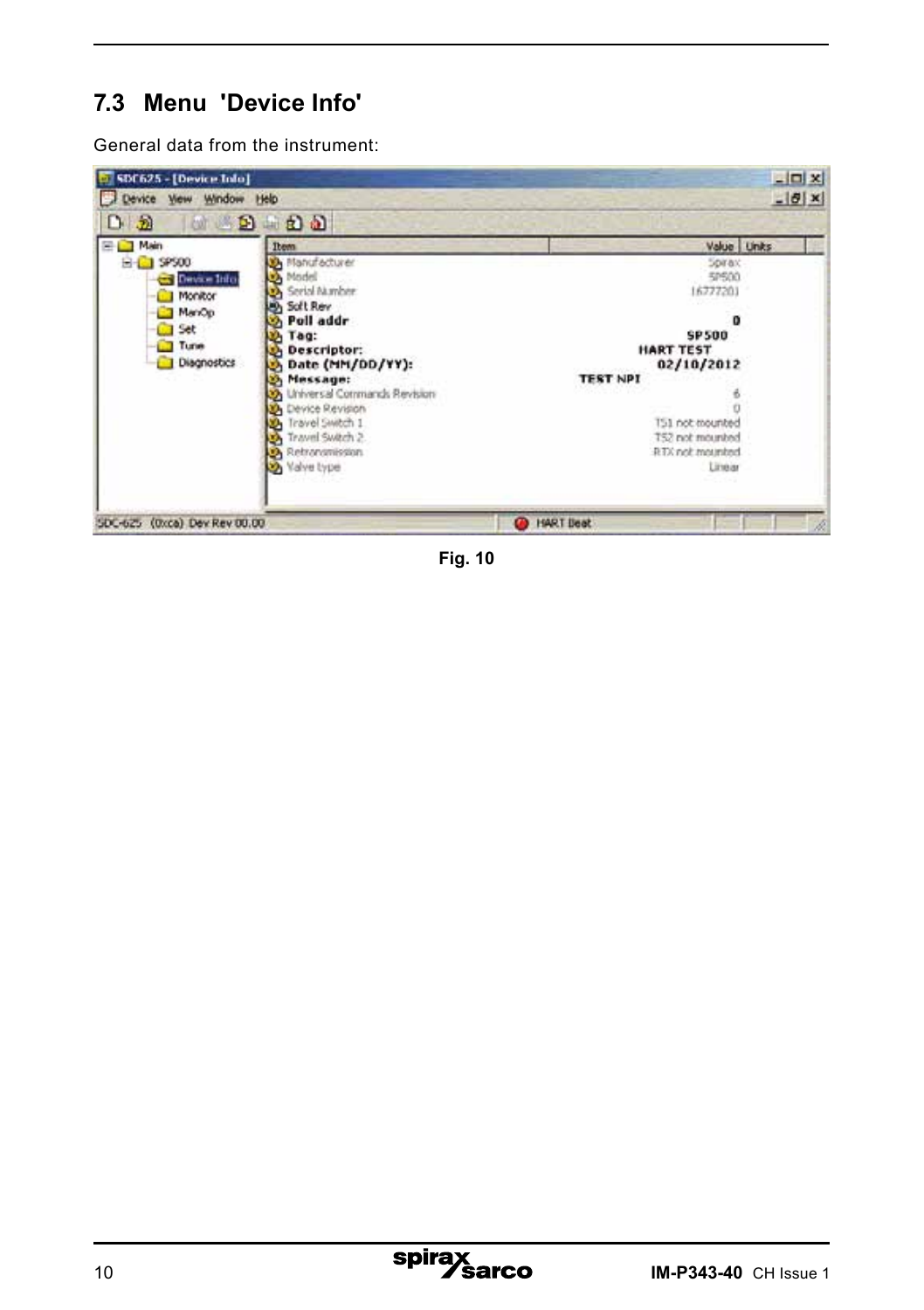| <b>Variable</b>             | <b>Description</b>                       |                                                          |  |
|-----------------------------|------------------------------------------|----------------------------------------------------------|--|
| Manufacturer                | Manufacturer name                        |                                                          |  |
| Model                       | Instrument model                         |                                                          |  |
| Serial number               | Positioner serial number                 |                                                          |  |
| Soft rev                    | Positioner software revision             |                                                          |  |
| Poll addr                   | HART <sup>®</sup> address (default is 0) |                                                          |  |
| Tag                         | Instrument tag                           |                                                          |  |
| <b>Description</b>          |                                          | Brief description, for example, 'steam control valve'    |  |
| Date (MM/DD/YY)             |                                          | Any significant date can be stored here e.g. maintenance |  |
| <b>Message</b>              | Any message or comment                   |                                                          |  |
| Universal commands revision | HART <sup>®</sup> protocol revision data |                                                          |  |
| Device revision             | Hardware version                         |                                                          |  |
|                             | Travel switch 1 status:                  |                                                          |  |
|                             |                                          | NOT MOUNTED option board not mounted                     |  |
| Travel switch 1             | DISABLED TS1 disabled                    | TS1 disabled                                             |  |
|                             | ON.                                      | TS1 on                                                   |  |
|                             | OFF                                      | TS1 off                                                  |  |
|                             | Travel switch 2 status:                  |                                                          |  |
|                             |                                          | NOT MOUNTED option board not mounted                     |  |
| Travel switch 2             |                                          |                                                          |  |
|                             | ON.                                      | TS1 on                                                   |  |
|                             | OFF                                      | TS2 off                                                  |  |
|                             | Retransmission status:                   |                                                          |  |
| Retransmission              | AVAILABLE                                | RTX board mounted                                        |  |
|                             | NOT MOUNTED                              | RTX board no mounted                                     |  |
|                             | Indicate the positioner valve type       |                                                          |  |
| Valve type                  |                                          | LINEAR SP500 rotary positioner                           |  |
|                             | ROTARY                                   | SP500 linear positioner                                  |  |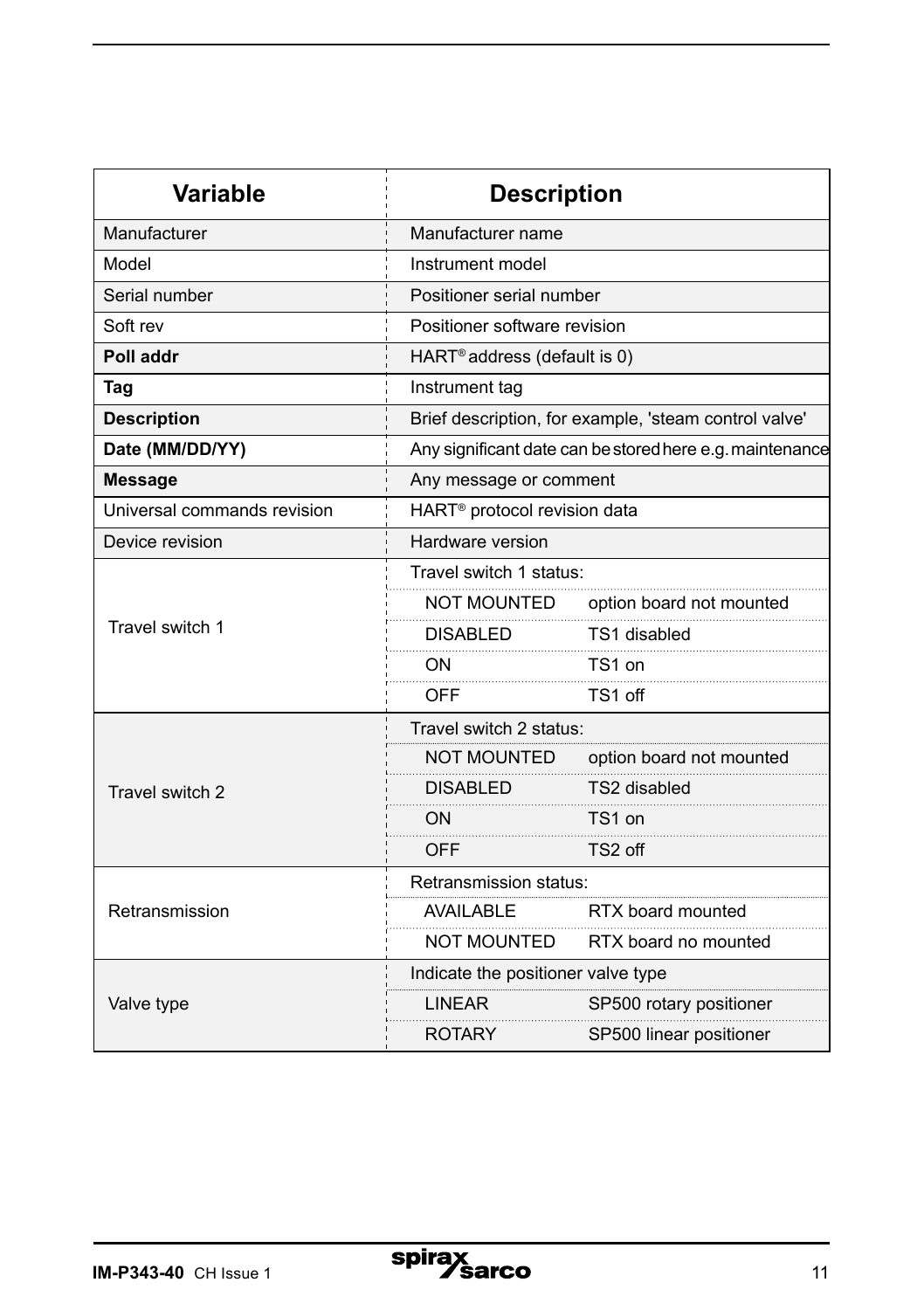## **7.4 Menu 'Monitor'**

Real time visualization of the main variables and values:



**Fig. 11**

| Variable                 | <b>Description</b>                               |  |
|--------------------------|--------------------------------------------------|--|
| Setpoint (%)             | Current setpoint in %                            |  |
| Valve position (%)       | Actual valve position in %                       |  |
| Loop current (mA)        | Actual input current in mA                       |  |
| HART master setpoint (%) | Setpoint value sent from HART master             |  |
| Temperature (°C)         | Temperature sensed inside the positioner housing |  |
| Travel switch 1          | TS1 current status                               |  |
| Travel switch 2          | TS2 current status                               |  |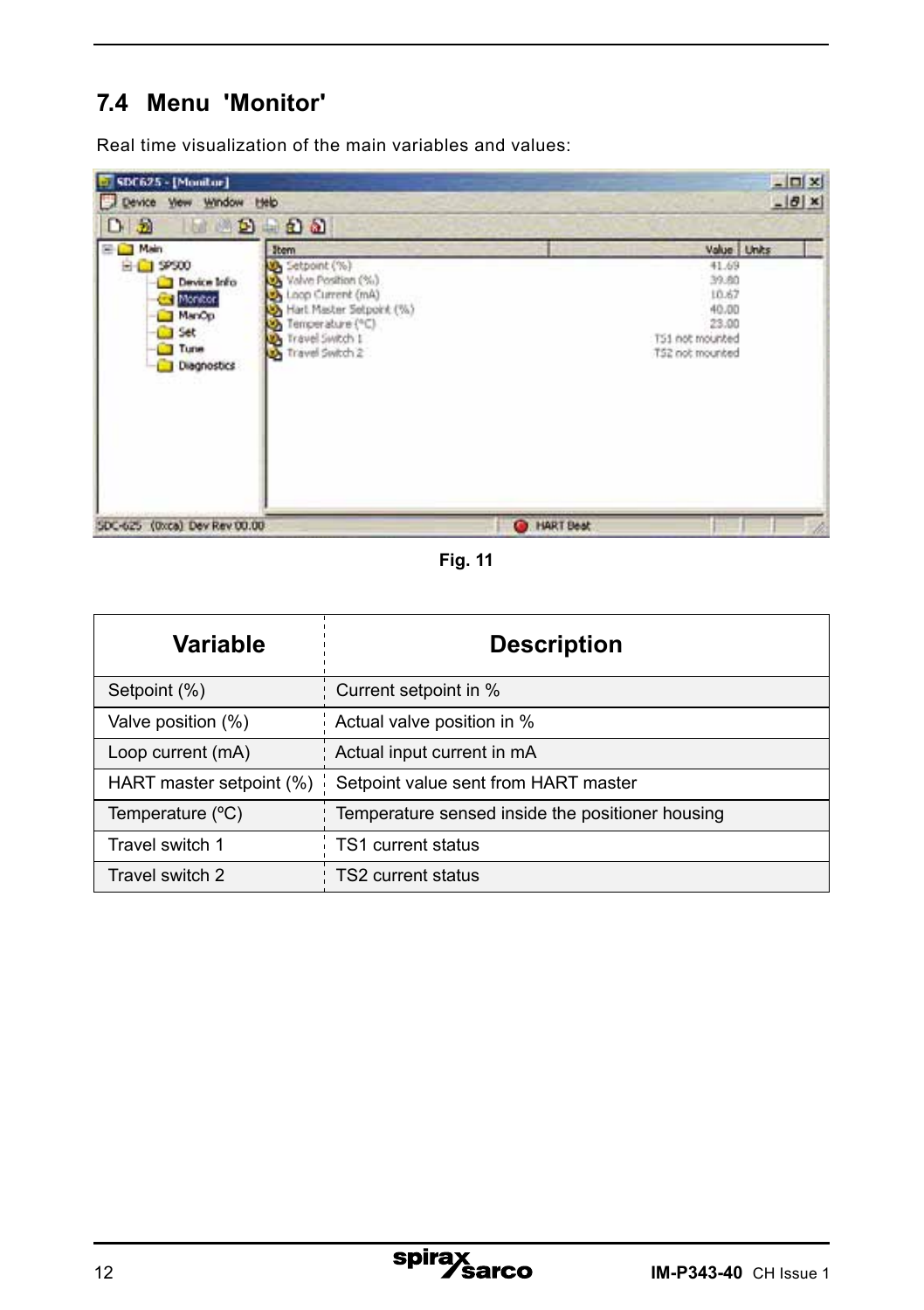### **7.5 Menu 'ManOp'**

This enables manual control and remote HART® master control:



**Fig. 12**

| Variable                          |                                                                                                                                            | <b>Description</b>                                                                                                                                                      |  |
|-----------------------------------|--------------------------------------------------------------------------------------------------------------------------------------------|-------------------------------------------------------------------------------------------------------------------------------------------------------------------------|--|
|                                   | Status of the operation mode:                                                                                                              |                                                                                                                                                                         |  |
|                                   | <b>REMOTE</b>                                                                                                                              | The positioner will use 'HART <sup>®</sup> master setpoint'<br>as valve setpoint regardless of the value of the<br>current in the loop                                  |  |
| <b>Operation mode</b>             | <b>LOCAL</b>                                                                                                                               | This option is not selectable and cannot be.<br>changed remotely. It indicates the positioner<br>is driven using a local keyboard through the<br><b>MCTL</b> local menu |  |
|                                   | <b>AUTO</b>                                                                                                                                | The positioner is working in automatic mode<br>and the loop current is used as the actual<br>valve setpoint                                                             |  |
|                                   | Selectable values are AUTO and REMOTE                                                                                                      |                                                                                                                                                                         |  |
| HART <sup>®</sup> master setpoint | Selectable value in %; allowed values are between 0-100%.<br>It becomes the actual setpoint when the 'Operation mode' is set<br>to REMOTE. |                                                                                                                                                                         |  |
|                                   | Positioner status:                                                                                                                         |                                                                                                                                                                         |  |
| Calibration                       | SP500 CALIBRATED                                                                                                                           | Autostroke executed successfully                                                                                                                                        |  |
|                                   | SP500 NOT CALIBRATED                                                                                                                       | Autostroke to be run                                                                                                                                                    |  |
| Valve travel                      | Shows the valve travel display settings (0-100% or 100-0%)                                                                                 |                                                                                                                                                                         |  |
| Modify travel                     | This is a method that modifies the 'Valve travel' (0 to 100% or 100-0%)                                                                    |                                                                                                                                                                         |  |
| Autostroke                        | Start the autostroke routine                                                                                                               |                                                                                                                                                                         |  |
| Reset device                      | Reset all values to initial factory setting. After reset, 'Autostroke'<br>needs to be rerun.                                               |                                                                                                                                                                         |  |

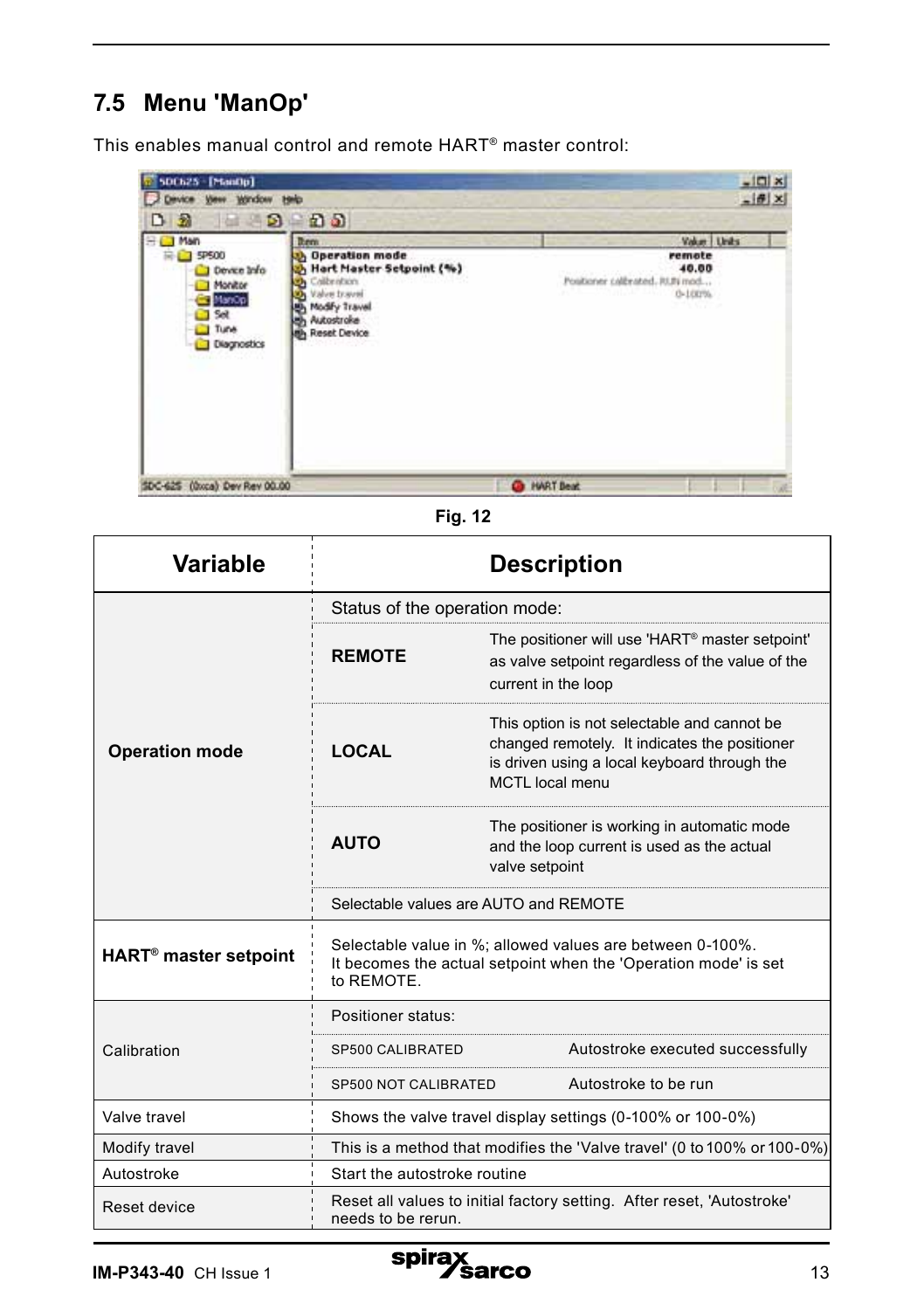## **7.6 Menu 'Set'**

Setting the valve functions:

| SDC625 - [Set]                                                                                   |                                                                                                                                                                                                          | $-10x$                                                                                               |
|--------------------------------------------------------------------------------------------------|----------------------------------------------------------------------------------------------------------------------------------------------------------------------------------------------------------|------------------------------------------------------------------------------------------------------|
| Device Mew Window Help                                                                           |                                                                                                                                                                                                          | $-15 \times$                                                                                         |
| D 2                                                                                              | $\begin{array}{c} \circ \\ \circ \\ \circ \end{array}$                                                                                                                                                   |                                                                                                      |
| E Main<br>$E - 13$ SP500<br>Device Info<br>Monitor<br>ManOp<br>Set<br>Tune<br><b>Diagnostics</b> | <b>Item</b><br><b>Valve ports</b><br><b>Control action</b><br>Minimum travel (%)<br>Maximum travel (%)<br>Displayed travel<br>Minimum range of input signal in mA<br>Maximum range of input signal in mA | Value Links<br>3 ways<br>Direct<br>0.00<br>100.00<br><b>Display rescaled travel</b><br>4.00<br>20.00 |
| SDC-625 (0xca) Dev Rev 00.00                                                                     |                                                                                                                                                                                                          | <b>HART Beat</b>                                                                                     |

**Fig. 13**

| Variable           | <b>Description</b>                          |
|--------------------|---------------------------------------------|
| Valve port         | Valve type (2 or 3 way)                     |
| Control action     | Control action (direct or inverse)          |
| Minimum travel (%) | Minimum travel settings                     |
| Maximum travel (%) | Maximum travel settings                     |
| Displayed travel   | Sets the displayed travel percentage option |
| Minimum range mA   | Minimum signal span range in mA             |
| Maximum range mA   | Maximum signal span range in mA             |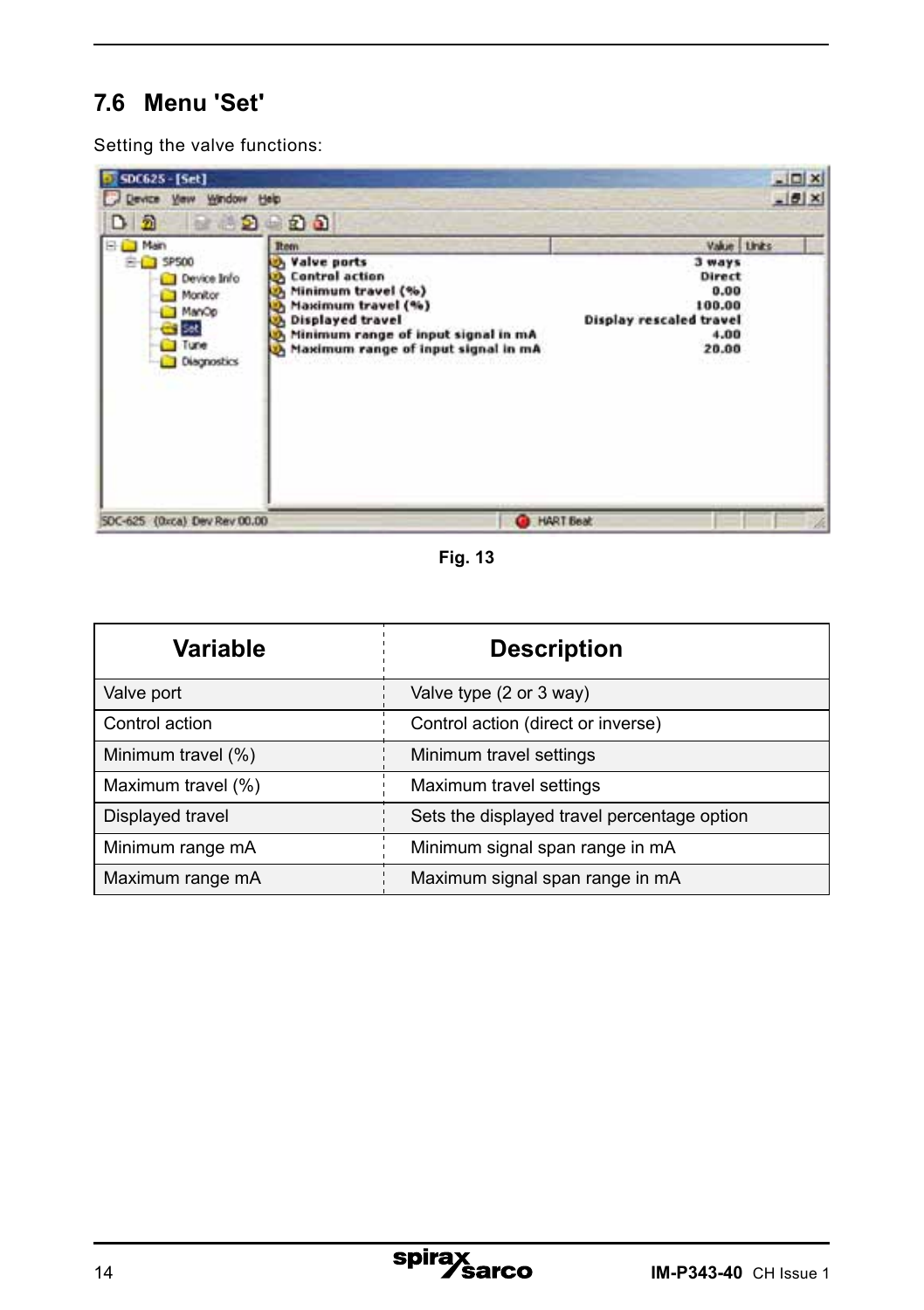## **7.7 Menu 'Tune'**

Setting the valve tune functions:

| <b>b</b> SDC625 - [Tune]                                                                                    |                                                                                                                                                                              | $ \Box$ $\times$                                                              |
|-------------------------------------------------------------------------------------------------------------|------------------------------------------------------------------------------------------------------------------------------------------------------------------------------|-------------------------------------------------------------------------------|
| Device Yew Window Help                                                                                      |                                                                                                                                                                              | $-0x$                                                                         |
| $D = 50$<br>800000                                                                                          |                                                                                                                                                                              |                                                                               |
| E-C Main<br><b>BHCI SP500</b><br>Device Info<br>Monitor<br>ManOp<br>Set<br>Tune <sup>1</sup><br>Diagnostics | Item<br>Deadband (%)<br>Shut Off Min (%)<br>Shut Off Max (%)<br><b>Transfer function</b><br>Time Up (secs)<br>Time Down (secs)<br>Travel Switch 1 (%)<br>Travel Switch 2 (%) | Value Units<br>0.50<br>3.00<br>3.00<br>Linear<br>1.00<br>1.00<br>0.00<br>0.00 |
| SDC-625 (0xca) Dev Rev 00.00                                                                                | o                                                                                                                                                                            | <b>HART Beat</b><br>h,                                                        |

**Fig. 14**

| Variable            | <b>Description</b>                           |
|---------------------|----------------------------------------------|
| Deadband (%)        | Deadband (%)                                 |
| Shut off min (%)    | Valve shut off minimum travel                |
| Shut off max (%)    | Valve shut off maximum travel                |
| Transfer function   | Valve characterisation (LINEAR, EQUAL, FAST) |
| Time up (sec)       | Sets the displayed travel percentage option  |
| Time down (sec)     | Slow down valve closing action               |
| Travel switch 1 (%) | Threshold value for TS1                      |
| Travel switch 2 (%) | Threshold value for TS2                      |